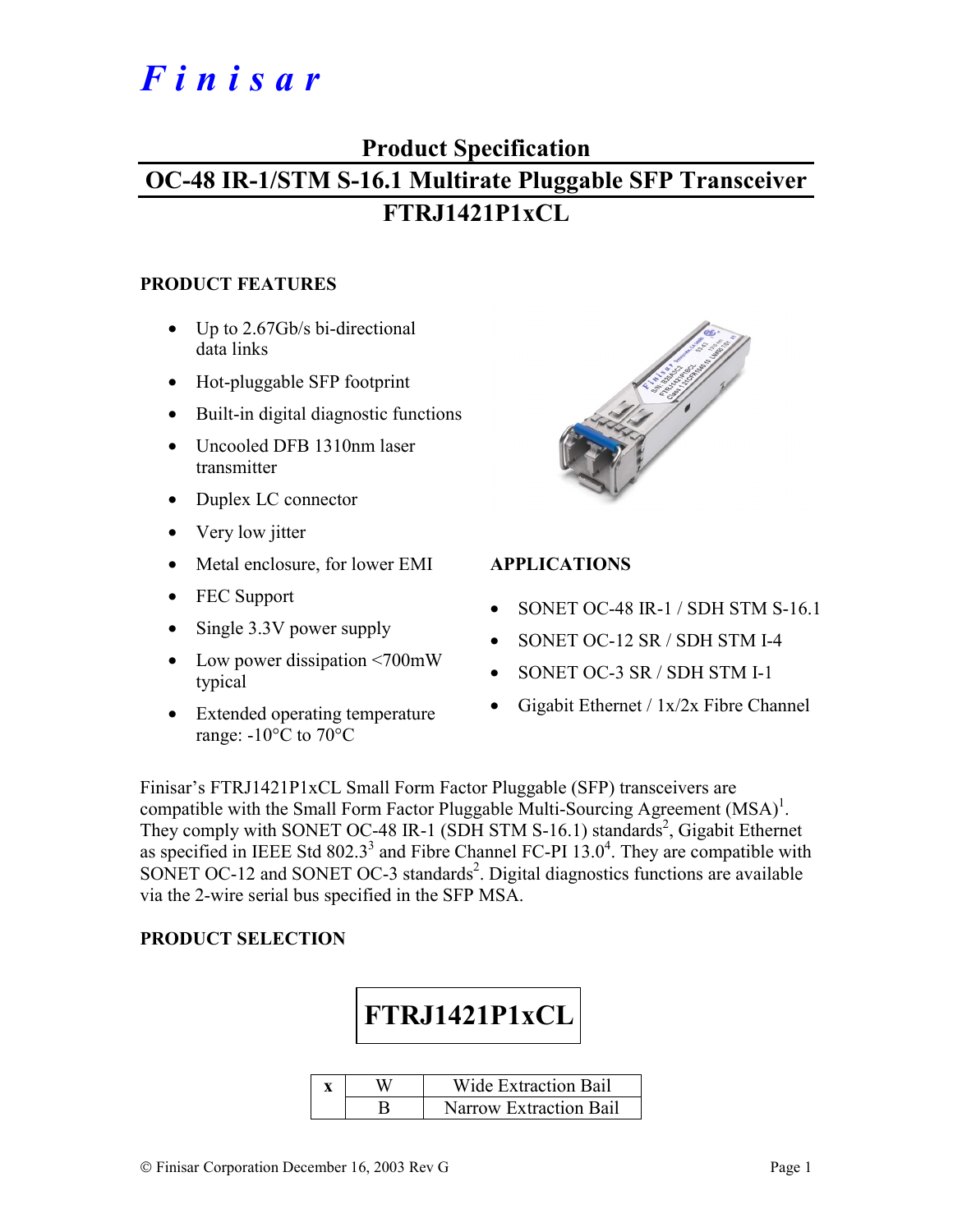#### **I. Pin Descriptions**

| Pin            | <b>Symbol</b>     | <b>Name/Description</b>                                        |                |  |  |
|----------------|-------------------|----------------------------------------------------------------|----------------|--|--|
|                | $\rm V_{EET}$     | Transmitter Ground (Common with Receiver Ground)               |                |  |  |
| $\overline{2}$ | $T_{FAULT}$       | Transmitter Fault. Not supported.                              |                |  |  |
| $\overline{3}$ | $T_{\text{DIS}}$  | Transmitter Disable. Laser output disabled on high or open.    | $\overline{2}$ |  |  |
| $\overline{4}$ | $MOD$ DEF $(2)$   | Module Definition 2. Data line for Serial ID.                  | 3              |  |  |
| 5              | $MOD$ DEF $(1)$   | Module Definition 1. Clock line for Serial ID.                 | 3              |  |  |
| 6              | $MOD$ $DEF(0)$    | Module Definition 0. Grounded within the module.               | 3              |  |  |
| 7              | Rate Select       | No connection required                                         | 4              |  |  |
| 8              | LOS               | Loss of Signal indication. Logic 0 indicates normal operation. | 5              |  |  |
| 9              | $\rm V_{EER}$     | Receiver Ground (Common with Transmitter Ground)               |                |  |  |
| 10             | $\rm V_{EER}$     | Receiver Ground (Common with Transmitter Ground)               |                |  |  |
| 11             | $\rm V_{EER}$     | Receiver Ground (Common with Transmitter Ground)               |                |  |  |
| 12             | RD-               | Receiver Inverted DATA out. AC Coupled.                        |                |  |  |
| 13             | $RD+$             | Receiver Non-inverted DATA out. AC Coupled.                    |                |  |  |
| 14             | $\rm V_{EER}$     | Receiver Ground (Common with Transmitter Ground)               |                |  |  |
| 15             | $\rm V_{\rm CCR}$ | Receiver Power Supply                                          |                |  |  |
| 16             | $V_{\rm CCT}$     | <b>Transmitter Power Supply</b>                                |                |  |  |
| 17             | $\rm V_{EET}$     | Transmitter Ground (Common with Receiver Ground)               |                |  |  |
| 18             | $TD+$             | Transmitter Non-Inverted DATA in. AC Coupled.                  |                |  |  |
| 19             | TD-               | Transmitter Inverted DATA in. AC Coupled.                      |                |  |  |
| 20             | $\rm V_{EET}$     | Transmitter Ground (Common with Receiver Ground)               |                |  |  |

Notes:

1. Circuit ground is internally isolated from chassis ground.

2. Laser output disabled on  $T_{DIS} > 2.0V$  or open, enabled on  $T_{DIS} < 0.8V$ .

3. Should be pulled up with 4.7k – 10kohms on host board to a voltage between 2.0V and 3.6V. MOD DEF(0) pulls line low to indicate module is plugged in.

- 4. Finisar FTRJxx21xxxxx transceivers operate between OC-3 and OC-48, 1x and 2x Fibre Channel, and Gigabit Ethernet data rates and respective protocols without active control. Finisar FTRJxx19xxxxx transceivers operate at 1x and 2x Fibre Channel, and Gigabit Ethernet data rates and respective protocols without active control.
- 5. LOS is open collector output. Should be pulled up with 4.7k 10kohms on host board to a voltage between 2.0V and 3.6V. Logic 0 indicates normal operation; logic 1 indicates loss of signal.



**Diagram of Host Board Connector Block Pin Numbers and Names**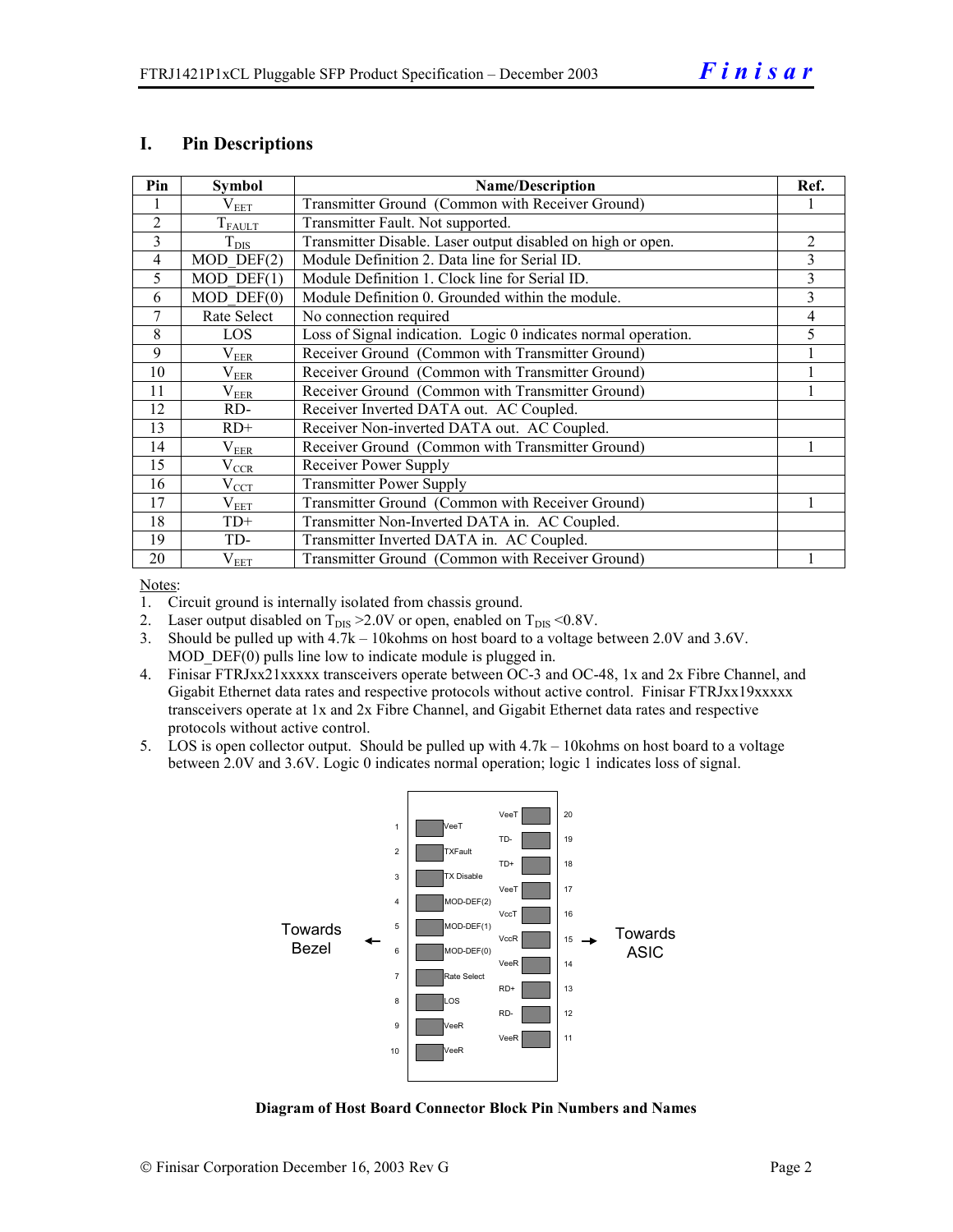#### **II. Absolute Maximum Ratings**

| <b>Parameter</b>                  | <b>Symbol</b> | Min    | Tvp | Max | Unit          | Ref. |
|-----------------------------------|---------------|--------|-----|-----|---------------|------|
| Maximum Supply Voltage            | Vcc           | $-0.5$ |     |     |               |      |
| Storage Temperature               |               | $-40$  |     |     | $\circ$       |      |
| <b>Case Operating Temperature</b> | m<br>OP.      | $-10$  |     | 70  | $\sim$        |      |
| <b>Relative Humidity</b>          | RH            |        |     |     | $\frac{0}{0}$ |      |

#### **III.** Electrical Characteristics ( $T_{OP}$  = -10 to 70 °C,  $V_{CC}$  = 3.00 to 3.60 Volts)

| Parameter                              | Symbol                 | Min         | Typ | Max                 | Unit      | Ref.           |
|----------------------------------------|------------------------|-------------|-----|---------------------|-----------|----------------|
| <b>Supply Voltage</b>                  | Vcc                    | 3.00        |     | 3.60                | V         |                |
| <b>Supply Current</b>                  | Icc                    |             | 200 | 300                 | mA        |                |
| <b>Transmitter</b>                     |                        |             |     |                     |           |                |
| Input differential impedance           | $R_{in}$               |             | 100 |                     | Ω         | 2              |
| Single ended data input swing          | Vin, pp                | 250         |     | 1200                | mV        |                |
| Transmit Disable Voltage               | $V_D$                  | $Vec-1.3$   |     | Vcc                 | V         |                |
| Transmit Enable Voltage                | $V_{EN}$               | Vee         |     | $Vee+0.8$           | V         | 3              |
| <b>Transmit Disable Assert Time</b>    |                        |             |     | 10                  | <b>us</b> |                |
| <b>Receiver</b>                        |                        |             |     |                     |           |                |
| Single ended data output swing         | Vout,pp                | 300         | 400 | 800                 | mV        | $\overline{4}$ |
| Data output rise time                  |                        |             | 100 | 175                 | ps        | 5              |
| Data output fall time                  | $t_{\rm f}$            |             | 100 | 175                 | ps        | 5              |
| LOS Fault                              | $V_{\text{LOS fault}}$ | $Vec - 0.5$ |     | Vec <sub>HOST</sub> | V         | 6              |
| <b>LOS Normal</b>                      | $V_{LOS\,norm}$        | Vee         |     | $Vee+0.5$           | V         | 6              |
| Power Supply Rejection                 | <b>PSR</b>             | 100         |     |                     | mVpp      |                |
| <b>Total Generated Receiver Jitter</b> | $J_{RX}p-p$            |             |     | 0.07                | UI        |                |
| (peak to peak)                         |                        |             |     |                     |           |                |
| <b>Total Generated Receiver Jitter</b> | $J_{RX}$ rms           |             |     | 0.007               | UI        |                |
| (rms)                                  |                        |             |     |                     |           |                |

Notes:

- 1. Non condensing
- 2. AC coupled.
- 3. Or open circuit.
- 4. Into 100 ohm differential termination.
- 5.  $20 80 \%$
- 6. Loss Of Signal is LVTTL. Logic 0 indicates normal operation; logic 1 indicates no signal detected.
- 7. All transceiver specifications are compliant with a power supply sinusoidal modulation of 20 Hz to 1.5 MHz up to specified value applied through the power supply filtering network shown on page 23 of the Small Form-factor Pluggable (SFP) Transceiver MultiSource Agreement (MSA), September 14, 2000.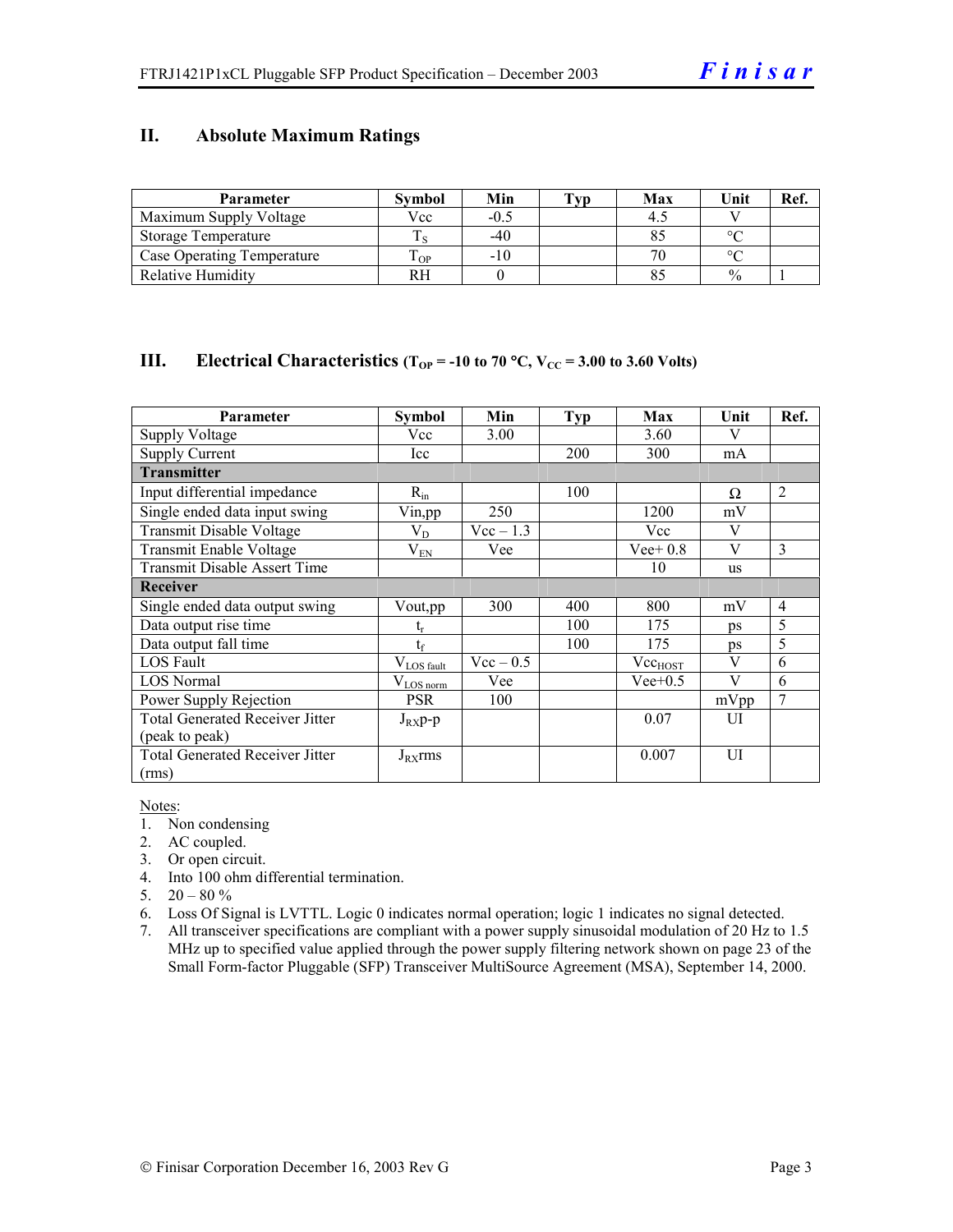| Parameter                                 | <b>Symbol</b>     | Min              | <b>Typ</b> | Max      | Unit  | Ref.           |
|-------------------------------------------|-------------------|------------------|------------|----------|-------|----------------|
| <b>Transmitter</b>                        |                   |                  |            |          |       |                |
| Output Opt. Pwr: 9/125 SMF                | $P_{OUT}$         | $-5$             |            | $\theta$ | dBm   | $\mathbf{1}$   |
| Optical Wavelength                        | λ                 | 1270             |            | 1360     | nm    |                |
| Spectral Width-20dB                       | $\sigma$          |                  |            |          | nm    |                |
| <b>Optical Extinction Ratio</b>           | ER                | 9                |            |          | dB    |                |
| Sidemode Supression ratio                 | $SSR_{min}$       | 30               |            |          | dB    |                |
| <b>Optical Rise/Fall Time</b>             | $t_r / t_f$       |                  |            | 160      | ps    | $\overline{2}$ |
| <b>Relative Intensity Noise</b>           | <b>RIN</b>        |                  |            | $-120$   | dB/Hz |                |
| <b>Total Generated Transmitter Jitter</b> | $J_{TX}p-p$       |                  |            | 0.07     | UI    |                |
| (peak to peak)                            |                   |                  |            |          |       |                |
| <b>Total Generated Transmitter Jitter</b> | $J_{TX}$ rms      |                  |            | 0.007    | UI    |                |
| (rms)                                     |                   |                  |            |          |       |                |
| <b>Receiver</b>                           |                   |                  |            |          |       |                |
| Average Rx Sensitivity @ 2.67Gb/s         | $R_{SENS1}$       | $\theta$         |            | $-18$    | dBm   | 3              |
| Average Rx Sensitivity @ OC-48            | $R_{SENS1}$       | $\boldsymbol{0}$ |            | $-18$    | dBm   | 3              |
| Average Rx Sensitivity $\omega$ 2X Fibre  | $R_{\rm SENS2}$   | $\theta$         |            | $-21$    | dBm   | $\overline{4}$ |
| Channel                                   |                   |                  |            |          |       |                |
| Average Rx Sensitivity $\omega$ Gigabit   | $R_{\rm SENS3}$   | $\theta$         |            | $-22$    | dBm   | $\overline{4}$ |
| Ethernet                                  |                   |                  |            |          |       |                |
| Average Rx Sensitivity @ OC-12            | $R_{SENS4}$       | $\Omega$         |            | $-22$    | dBm   | 5              |
| Average Rx Sensitivity @ OC-3             | $R_{SENS5}$       | $-10$            |            | $-23$    | dBm   | 5              |
| Optical Center Wavelength                 | $\lambda_{\rm C}$ | 1270             |            | 1600     | nm    |                |
| <b>LOS De-Assert</b>                      | LOS <sub>D</sub>  |                  | $-23$      | $-19$    | dBm   |                |
| <b>LOS Assert</b>                         | LOS <sub>A</sub>  | $-30$            | $-25$      |          | dBm   |                |
| LOS Hysteresis                            |                   | 0.5              |            |          | dB    |                |

#### **IV.** Optical Characteristics ( $T_{OP}$  = -10 to 70 °C,  $V_{CC}$  = 3.00 to 3.60 Volts)

Notes:

1. Class 1 Laser Safety per FDA/CDRH and EN (IEC) 60825 regulations.

2. Unfiltered, 20-80%.

- 3. With worst-case extinction ratio. Measured with a PRBS  $2^{31}$ -1 test pattern interspersed with 72 consecutive ones and 72 consecutive zeros.
- 4. With worst-case extinction ratio. Measured with a PRBS  $2^7$ -1 test pattern.
- 5. With worst-case extinction ratio. Measured with a PRBS  $2^{23}$ -1 test pattern.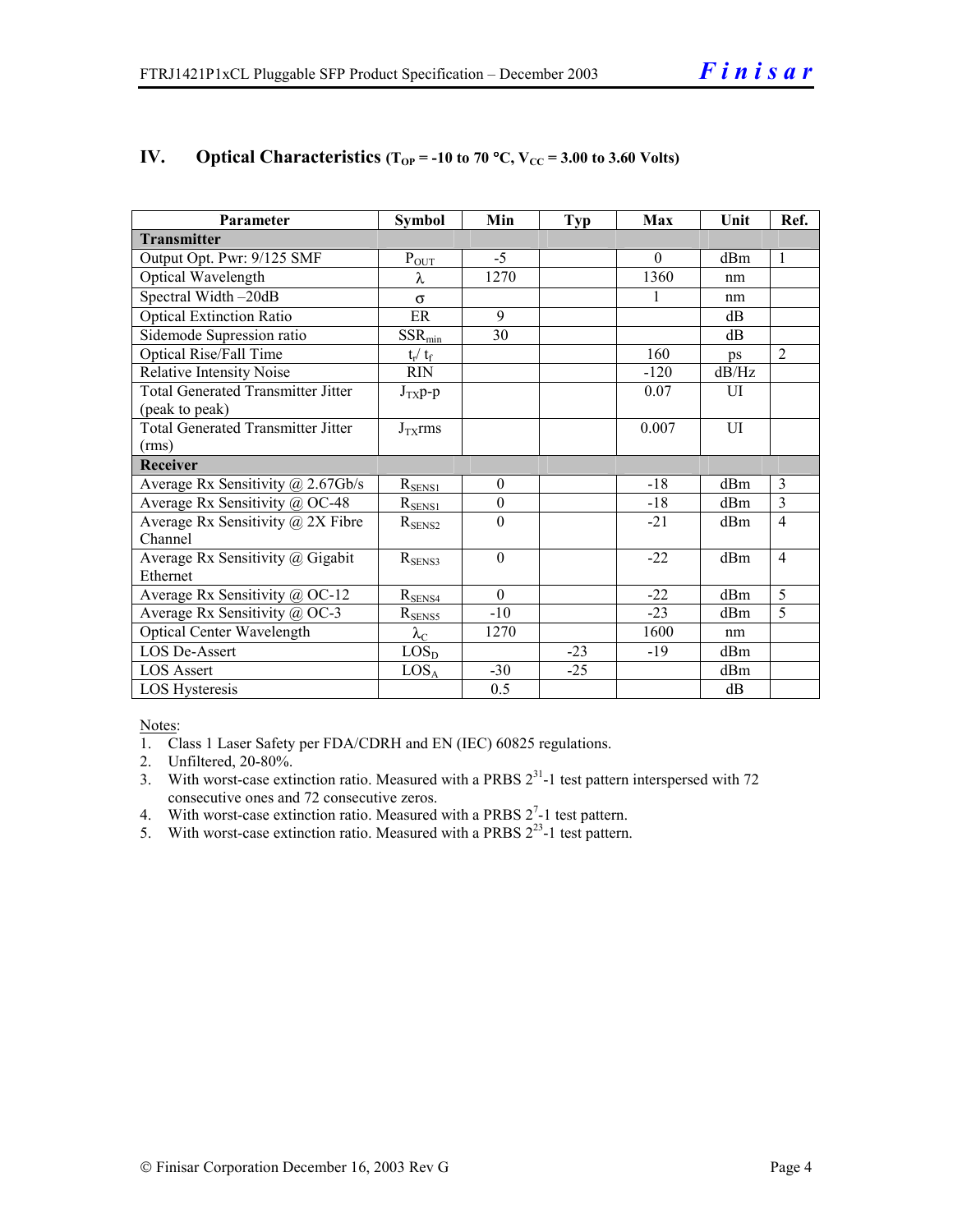#### **V. General Specifications**

| Parameter                            | <b>Symbol</b> | Min | Typ | Max        | <b>Units</b> | Ref. |
|--------------------------------------|---------------|-----|-----|------------|--------------|------|
| Data Rate                            | BR.           | 155 |     | 2667       | Mb/sec       |      |
| Bit Error Rate @ OC-48               | <b>BER</b>    |     |     | $10^{-12}$ |              | 2    |
| Max. Supported Link Length on        | $L_{MAX1}$    |     | 20  |            | km           | 3    |
| 9/125µm SMF @ OC-48                  |               |     |     |            |              |      |
| Max. Supported Link Length on        | $L_{MAX2}$    |     | 30  |            | km           | 3    |
| $9/125 \mu m$ SMF @ 2X Fibre Channel |               |     |     |            |              |      |
| Max. Supported Link Length on        | $L_{MAX3}$    |     | 30  |            | km           | 3    |
| $9/125 \mu m$ SMF @ Gigabit Ethernet |               |     |     |            |              |      |
| Max. Supported Link Length on        | $L_{MAX4}$    |     | 30  |            | km           | 3    |
| $9/125 \mu m$ SMF @ OC-12            |               |     |     |            |              |      |
| Max. Supported Link Length on        | $L_{MAX5}$    |     | 30  |            | km           | 3    |
| $9/125$ µm SMF @ OC-3                |               |     |     |            |              |      |

Notes:

- 1. SONET OC-48 IR-1/SDH STM S-16.1, Gigabit Ethernet and 1x/2x Fibre Channel compliant. Compatible with SONET OC-12 and OC-3. Supports FEC at 2.67Gb/s.
- 2. Tested with a PRBS  $2^{31}$ -1 test pattern interspersed with 72 consecutive ones and 72 consecutive zeros.
- 3. Attenuation of 0.55 dB/km is used for the link length calculations (per GR-253 CORE). Distances are indicative only. Please refer to the Optical Specifications in Table IV to calculate a more accurate link budget based on specific conditions in your application.

#### **VI. Environmental Specifications**

Finisar 1310nm SFP transceivers have an extended operating temperature range from  $-10\degree$ C to  $+70\degree$ C case temperature.

| Parameter                  | Svmbol     | Min   | $\mathbf{T}_{\mathbf{V}\mathbf{p}}$ | Max                      | <b>Units</b> | Ref. |
|----------------------------|------------|-------|-------------------------------------|--------------------------|--------------|------|
| Case Operating Temperature | $\cdot$ op | $-10$ |                                     | $\overline{\phantom{a}}$ | $\circ$      |      |
| Storage Temperature        | · sto      | -40   |                                     |                          | $\sim$       |      |

#### **VII. Regulatory Compliance**

Finisar transceivers are Class 1 Laser Products and comply with US FDA regulations. These products are certified by TÜV and CSA to meet the Class 1 eye safety requirements of EN (IEC) 60825 and the electrical safety requirements of EN (IEC) 60950. Copies of certificates are available at Finisar Corporation upon request.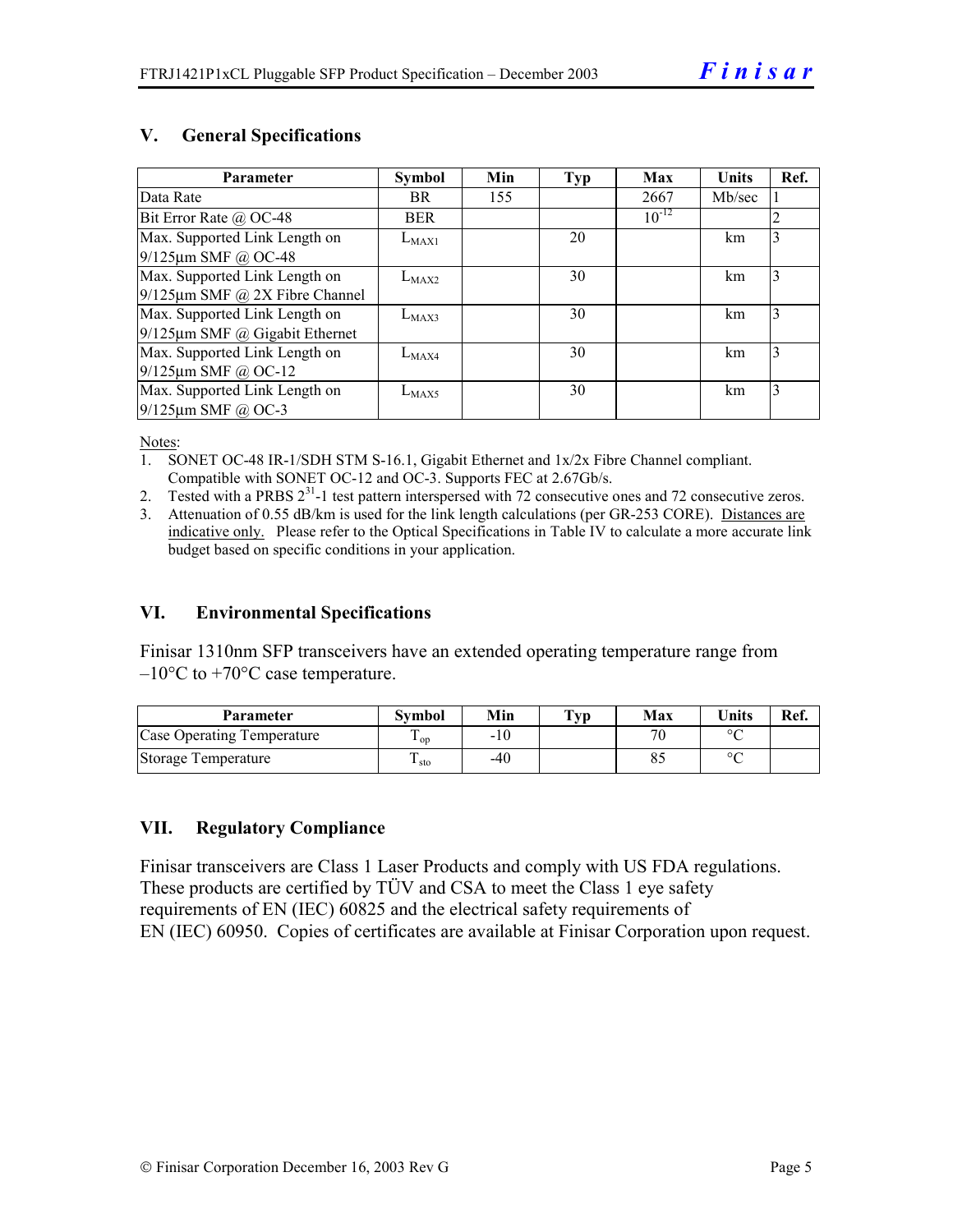#### **VIII. Digital Diagnostic Functions**

Finisar FTRJ1421P1xCL SFP transceivers support the 2-wire serial communication protocol as defined in the SFP MSA<sup>1</sup>. It is very closely related to the  $E^2$ PROM defined in the GBIC standard, with the same electrical specifications.

The standard SFP serial ID provides access to identification information that describes the transceiver's capabilities, standard interfaces, manufacturer, and other information.

Additionally, Finisar SFP transceivers provide a unique enhanced digital diagnostic monitoring interface, which allows real-time access to device operating parameters such as transceiver temperature, laser bias current, transmitted optical power, received optical power and transceiver supply voltage. It also defines a sophisticated system of alarm and warning flags, which alerts end-users when particular operating parameters are outside of a factory set normal range.

The SFP MSA defines a 256-byte memory map in  $E^2$ PROM that is accessible over a 2-wire serial interface at the 8 bit address 1010000X (A0h). The digital diagnostic monitoring interface makes use of the 8 bit address 1010001X (A2h), so the originally defined serial ID memory map remains unchanged. The interface is identical to, and is thus fully backward compatible with both the GBIC Specification and the SFP Multi Source Agreement. The complete interface is described in Finisar Application Note AN-2030: "Digital Diagnostics Monitoring Interface for SFP Optical Transceivers".

The operating and diagnostics information is monitored and reported by a Digital Diagnostics Transceiver Controller (DDTC) inside the transceiver, which is accessed through a 2-wire serial interface. When the serial protocol is activated, the serial clock signal (SCL, Mod Def 1) is generated by the host. The positive edge clocks data into the  $SFP$  transceiver into those segments of the  $E^2$ PROM that are not write-protected. The negative edge clocks data from the SFP transceiver. The serial data signal (SDA, Mod Def 2) is bi-directional for serial data transfer. The host uses SDA in conjunction with SCL to mark the start and end of serial protocol activation. The memories are organized as a series of 8-bit data words that can be addressed individually or sequentially.

For more information, please see the SFP MSA documentation<sup>1</sup> or Finisar Application Note AN-2030.

Digital diagnostics for the FTRJ1421P1xCL are externally calibrated by default.

Please note that evaluation board FDB-1018 is available with Finisar ModDEMO software that allows simple to use communication over the 2-wire serial interface.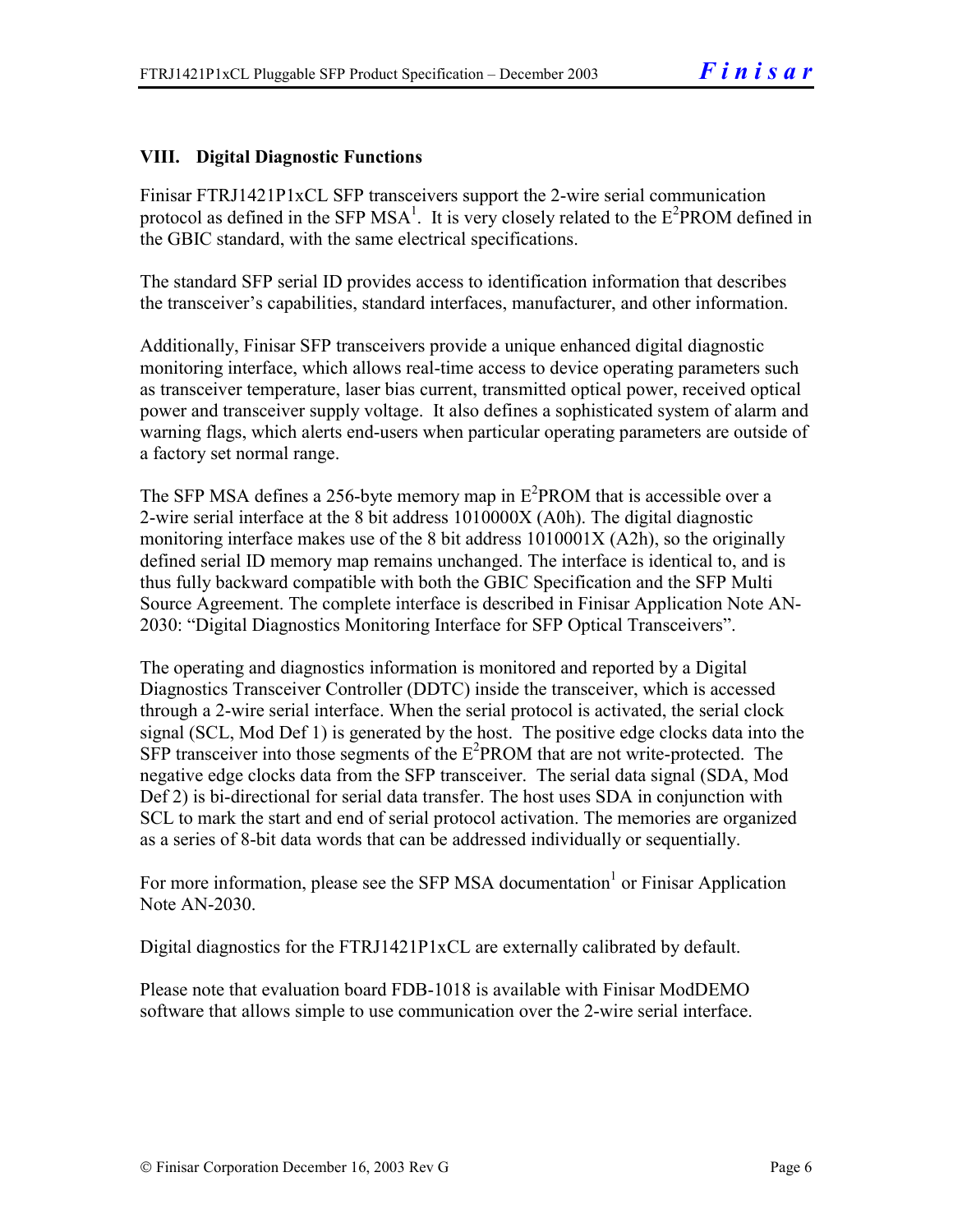#### **IX. Mechanical Specifications**

Finisar's Small Form Factor Pluggable (SFP) transceivers are compatible with the dimensions defined by the SFP Multi-Sourcing Agreement (MSA)<sup>3</sup>.



### **FTRJ1421P1BCL**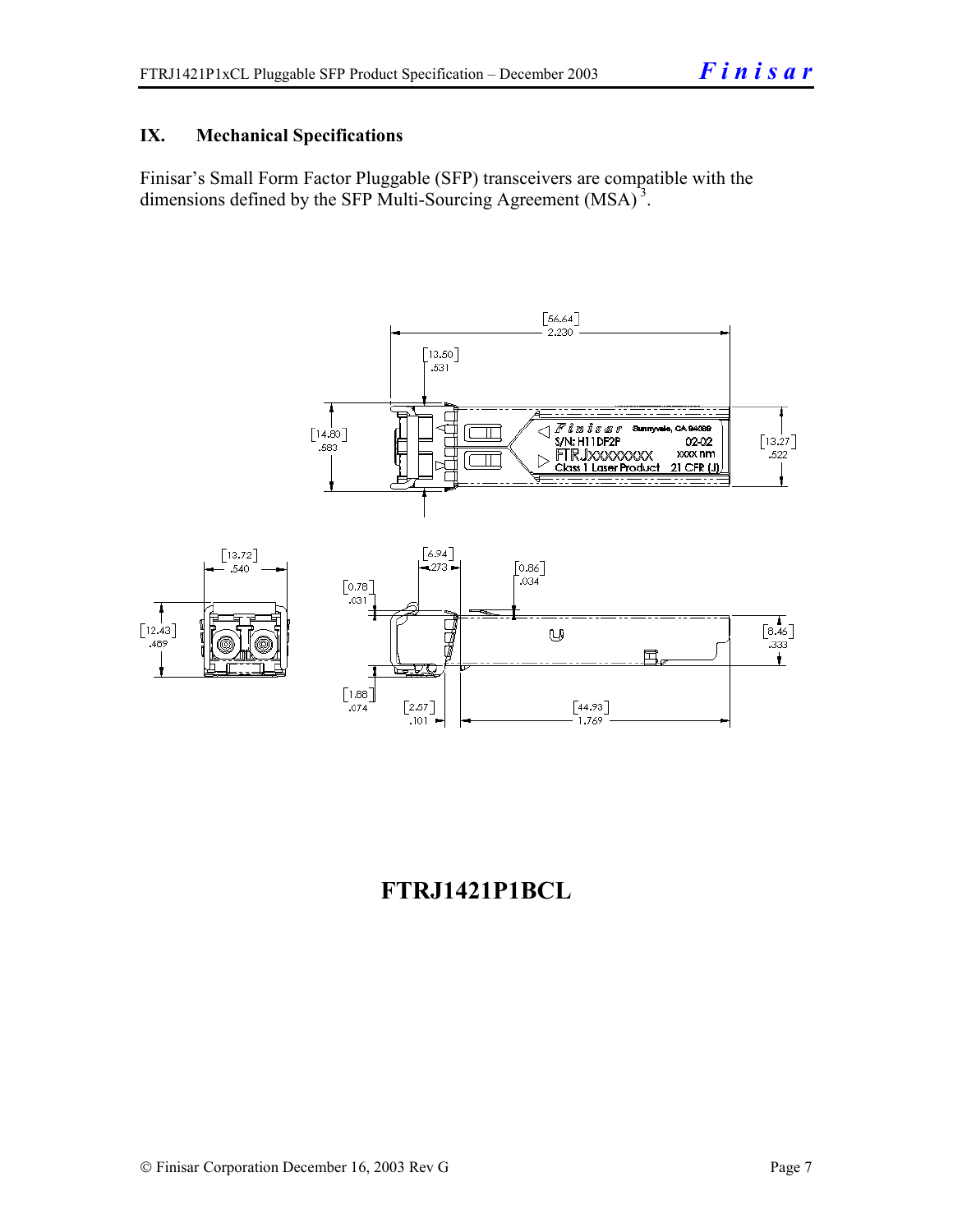



## **FTRJ1421P1WCL**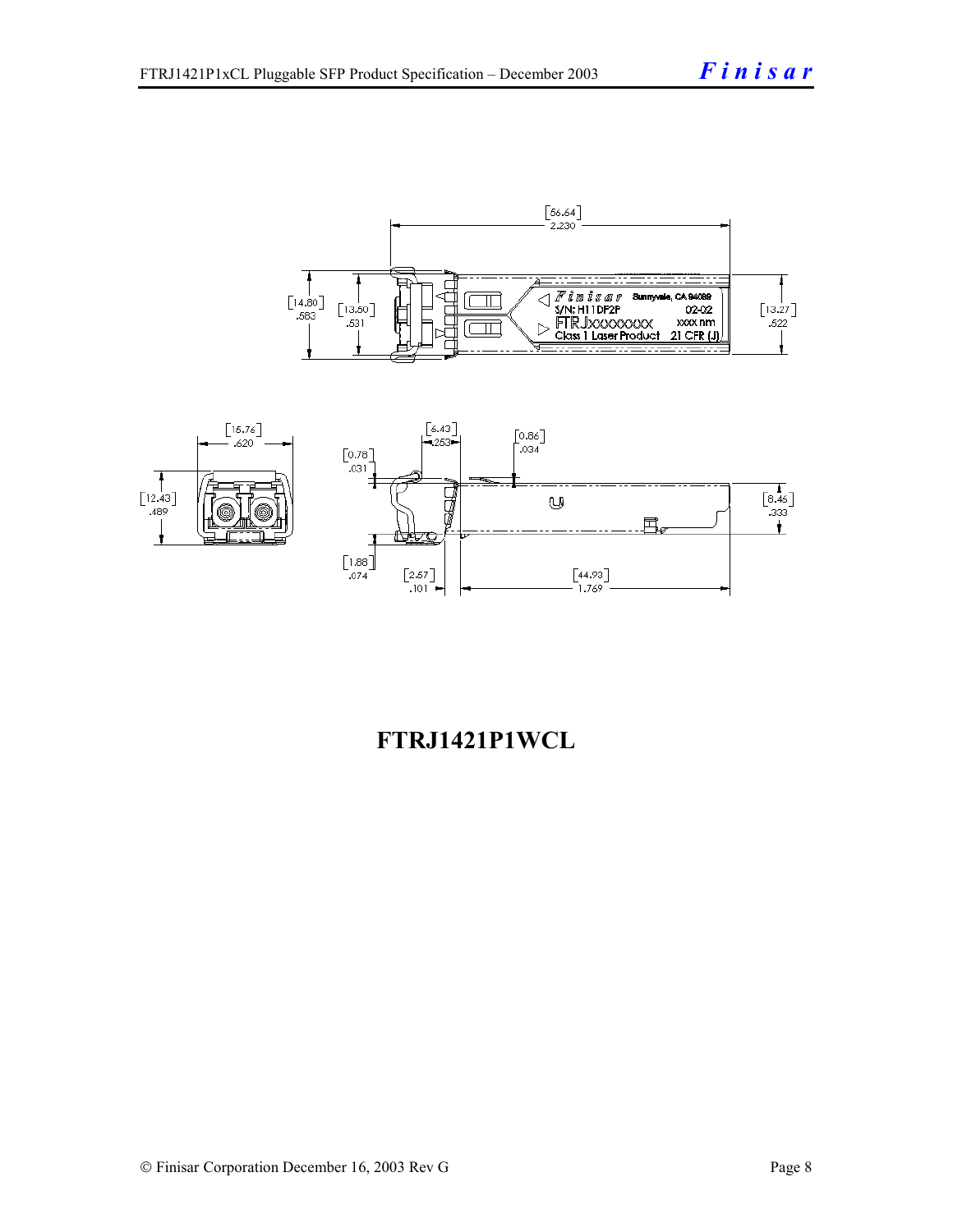### **X. PCB Layout and Bezel Recommendations**

 $\hat{\triangle}$ Through Holes are Unplated  $\Delta$ atum and Basic Dimension Established by Customer  $\triangle$ Rads and Vias are Chassis Ground, 11 Places

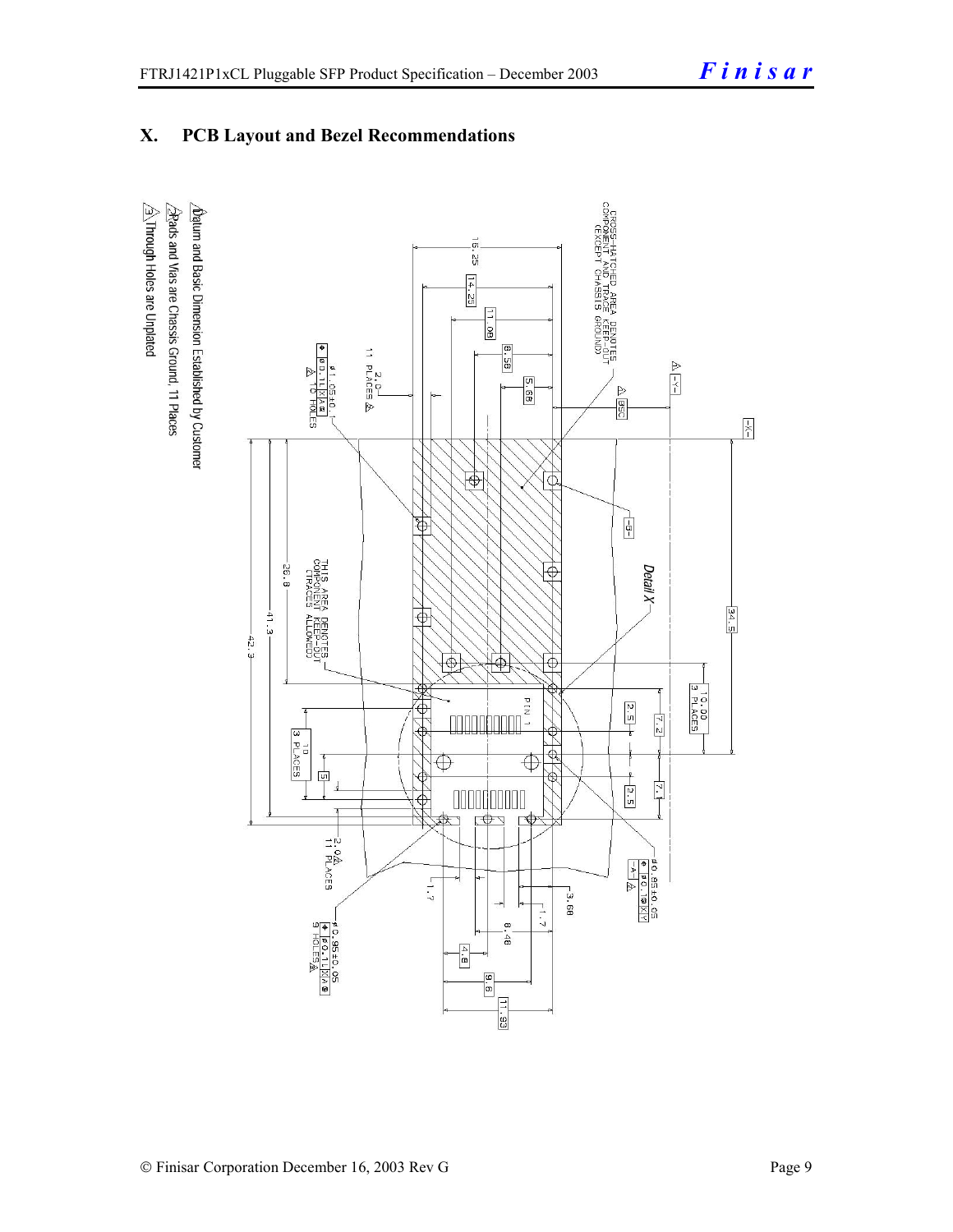

NOTES:

- $\triangle$  MINIMUM PITCH ILLUSTRATED, ENGLISH DIMENSIONS ARE FOR REFERENCE ONLY
- 2. NOT RECOMMENDED FOR PCI EXPANSION CARD APPLICATIONS